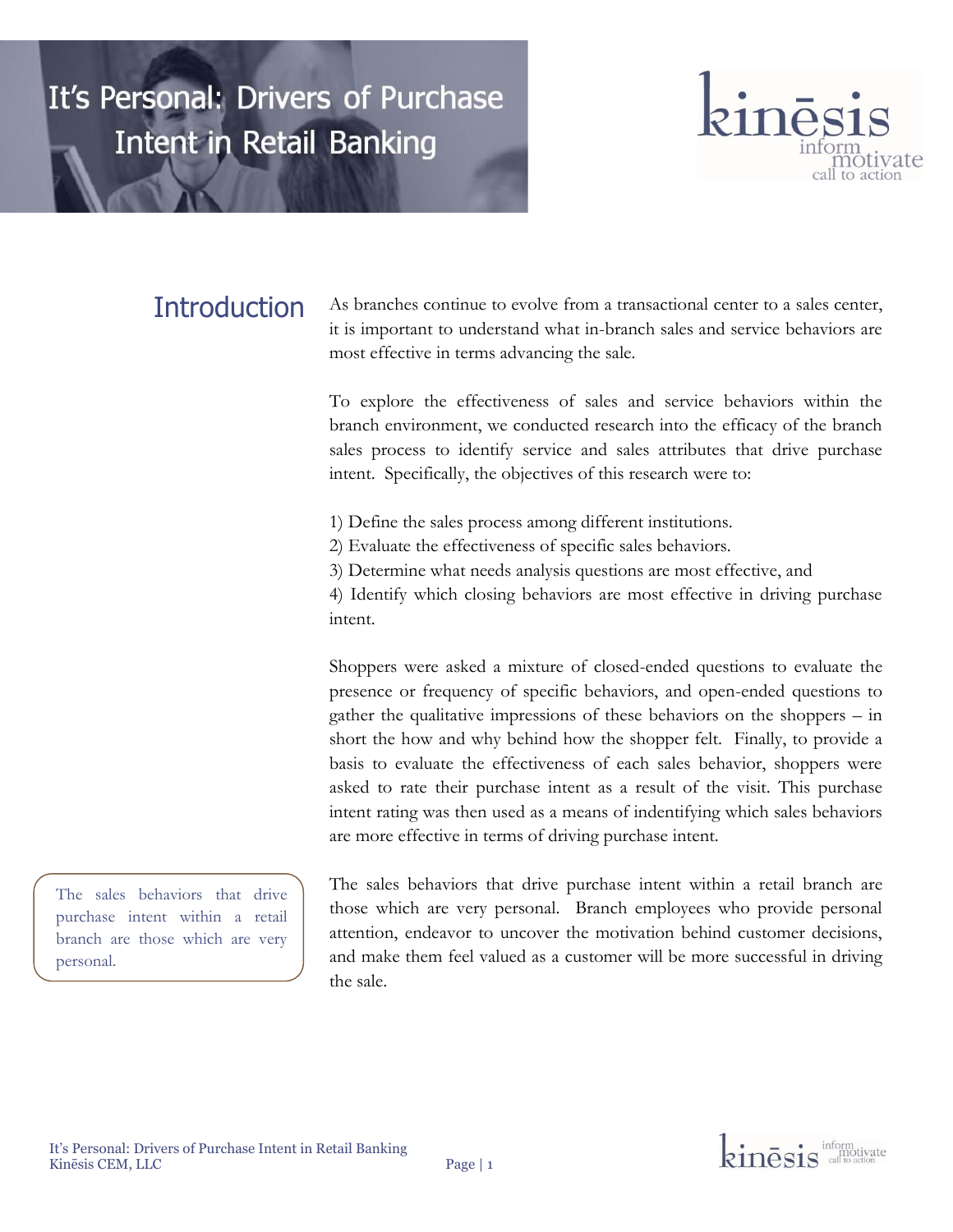# Positive Impressions

**What impresses customers positively as a result of a visit to a branch?** 

#### Relative Frequency Positive to Negative Purchase Intent

| Product Knowledge/<br><b>Informative</b>                                   | 2.7 |
|----------------------------------------------------------------------------|-----|
| Attentive to Needs/<br>Interest in Helping/<br><b>Personalized Service</b> | 2.5 |
| <b>Friendly Employee</b>                                                   | 2.3 |

# Needs Analysis

Our research suggests the ROI potential of moving probing beyond basic needs analysis and including a different type of question – one designed to get at client motivations – not just needs.

First, shoppers were asked to describe what impressed them positively as a result of the visit to the branch. Excluding the branch atmosphere, the four most common themes contained in these open-ended comments were:

- Attentive to Needs/ Interest in Helping/ Personalized Service,
- Professional/ Courteous/ Not Pushy, Positive Greeting,
- Friendly Employees, and
- Rep. Product Knowledge/ Informative/ Confidence in Rep.

To understand the relative importance of these attributes in driving purchase intent, shoppers were asked to rate their purchase intent, as a result of the presentation, and a comparison was made between shops with positive purchase intent and those with negative purchase intent. Of these attributes, three have positive relationships to purchase intent – they tend to be present with greater frequency in shops with positive purchase intent compared to those with negative purchase intent.

The banker's product knowledge was present 2.7 times more frequently in shops with positive purchase intent compared to those with negative purchase intent. Similarly, attention to needs and personalized service was present 2.5 times more in shops with positive purchase intent compared to those with negative purchase intent. Finally, shoppers were 2.3 times more likely to cite the friendliness of the bankers in shops with positive purchase intent.

Effective profiling of customers has long been considered a key component of any sales process. Questioning customers is commonly referred to as needs analysis as many questions revolve around client needs, but how effective are needs questions in the efficacy of a sales presentation? Our research suggests the ROI potential of moving probing beyond basic needs analysis and including a different type of question – one designed to get at client motivations – not just needs.

In order to evaluate the profiling process, shoppers recorded what profiling questions were asked of them as part of the sales presentation.

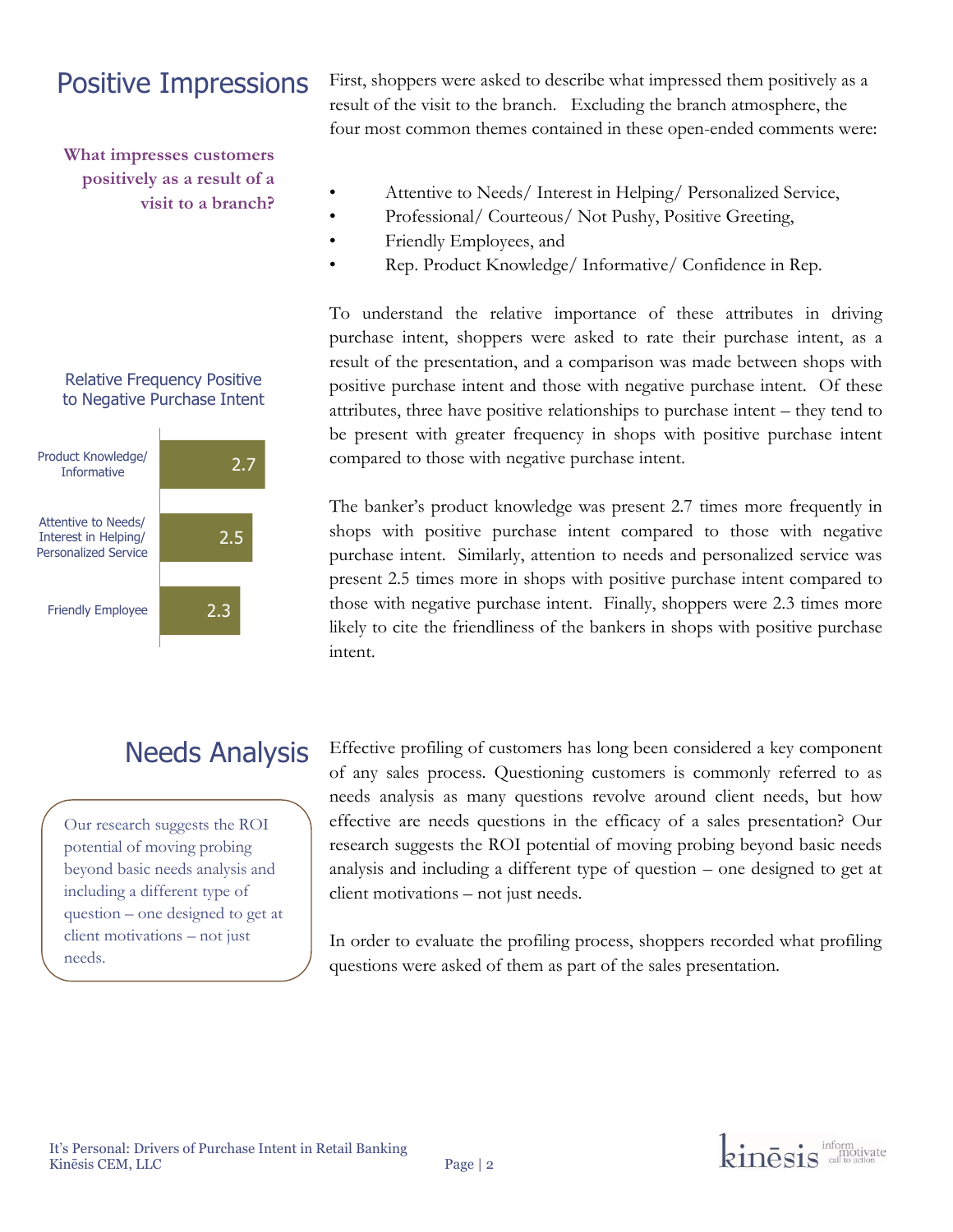**What are the most frequent probing questions?**

The ten most frequently asked profiling questions are:

| <b>Profiling Question</b>                                    | <b>Frequency</b><br><b>Asked</b> |
|--------------------------------------------------------------|----------------------------------|
| Service interested in                                        | 93%                              |
| Other banking relationships                                  | 82%                              |
| Current banking products                                     | 73%                              |
| Employment status/situation                                  | 68%                              |
| Nature of online banking use                                 | 68%                              |
| Purpose of the account (personal, household, business)       | 68%                              |
| Expectations of a bank / what the customer is looking for in |                                  |
| a bank                                                       | $67\%$                           |
| Nature of online/Internet banking use                        | 65%                              |
| Nature of savings accounts held                              | 65%                              |
| Nature ATM use                                               | 58%                              |

Of these ten most frequently asked profiling questions, nine asked about the customers' needs or situation.

**The remaining question is far more interesting.** Two-thirds of the bankers asked about the customers' expectations of a bank or what are they looking from a bank.

## **What are the most effective probing questions?**

To evaluate the effectiveness of probing questions, we compared the strength of their relationship to purchase intent. The following table contains the ten probing questions with the strongest relationship to purchase intent:

### **Relative Frequency Asked in Shops with Positive Purchase Intent Compared to Negative**

| Nature of telephone banking use         | 8.0 |
|-----------------------------------------|-----|
| Co-account holders                      | 7.1 |
| What do you like about your bank?       | 6.2 |
| Average savings balances                | 3.9 |
| Average checking balance                | 3.4 |
| What are your expectations from a bank? | 3.1 |
| Number of checks written                | 3.0 |
| What don't you like about your bank?    | 2.9 |
| Minimum checking balance                | 2.8 |
| Past banking products/services          | 2.7 |

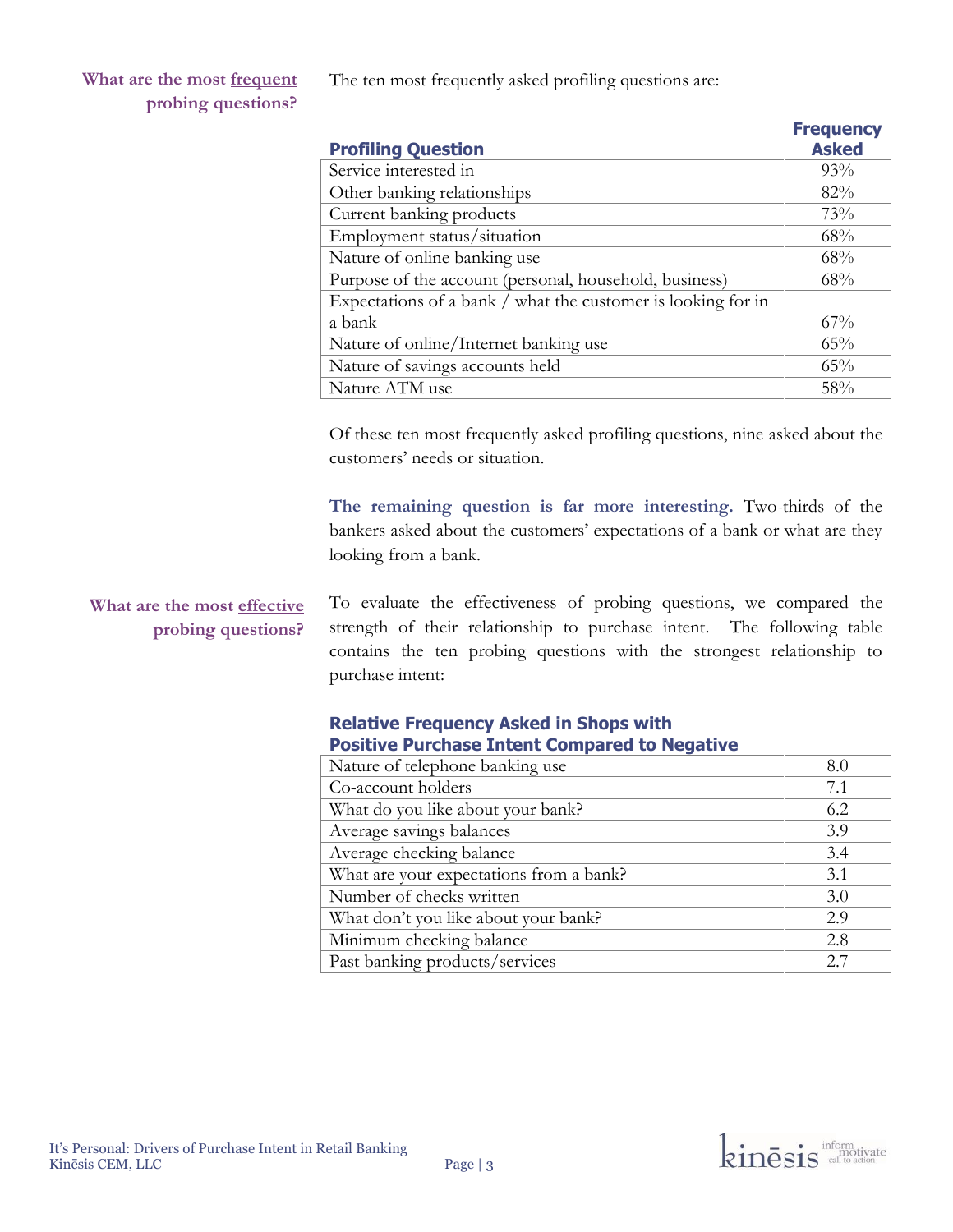Digging into this list, four ask about customer needs/situation:

- Nature of telephone banking use
- Co-account holders
- Number of checks written
- Past banking products/services

Three ask about balances:

- Average checking balance
- Average savings balances
- Minimum checking balance

Another three ask an importance or motivation question:

- What do you like about your bank?
- What don't you like about your bank?
- What are your expectations from a bank?

While only one importance/motivation question is in the top 10 in terms of frequency asked, three of these questions are in the top 10 in terms of their relationship to purchase intent.

We call these importance/motivation questions "high-gain" questions. High-gain questions are questions designed to uncover the clients' motivations – what drives them? What do they want from a bank?

*"What do you like about your bank?"* – was present a whopping 6.2 times more frequently in shops with positive purchase intent relative to negative purchase intent.

*"What are your expectations of a bank?"* – was asked 3.1 times more in shops with positive purchase intent.

*"What don't you like about your bank?"* – was asked 2.8 times more in shops with positive purchase intent.

These questions and others like them are extremely powerful questions, in effect asking the customer to tell the banker what they want in a banking relationship, providing a road map for the sales presentation. In fact, our research indicates the most effective sales presentations were built around responses to these high-gain questions.

## High-Gain Questions

What do you like about your bank?

What are your expectations of a bank?

What don't you like about your bank?

These questions and others like them are extremely powerful questions, in effect asking the customer to tell the banker what they want in a banking relationship, providing a road map for the sales presentation.

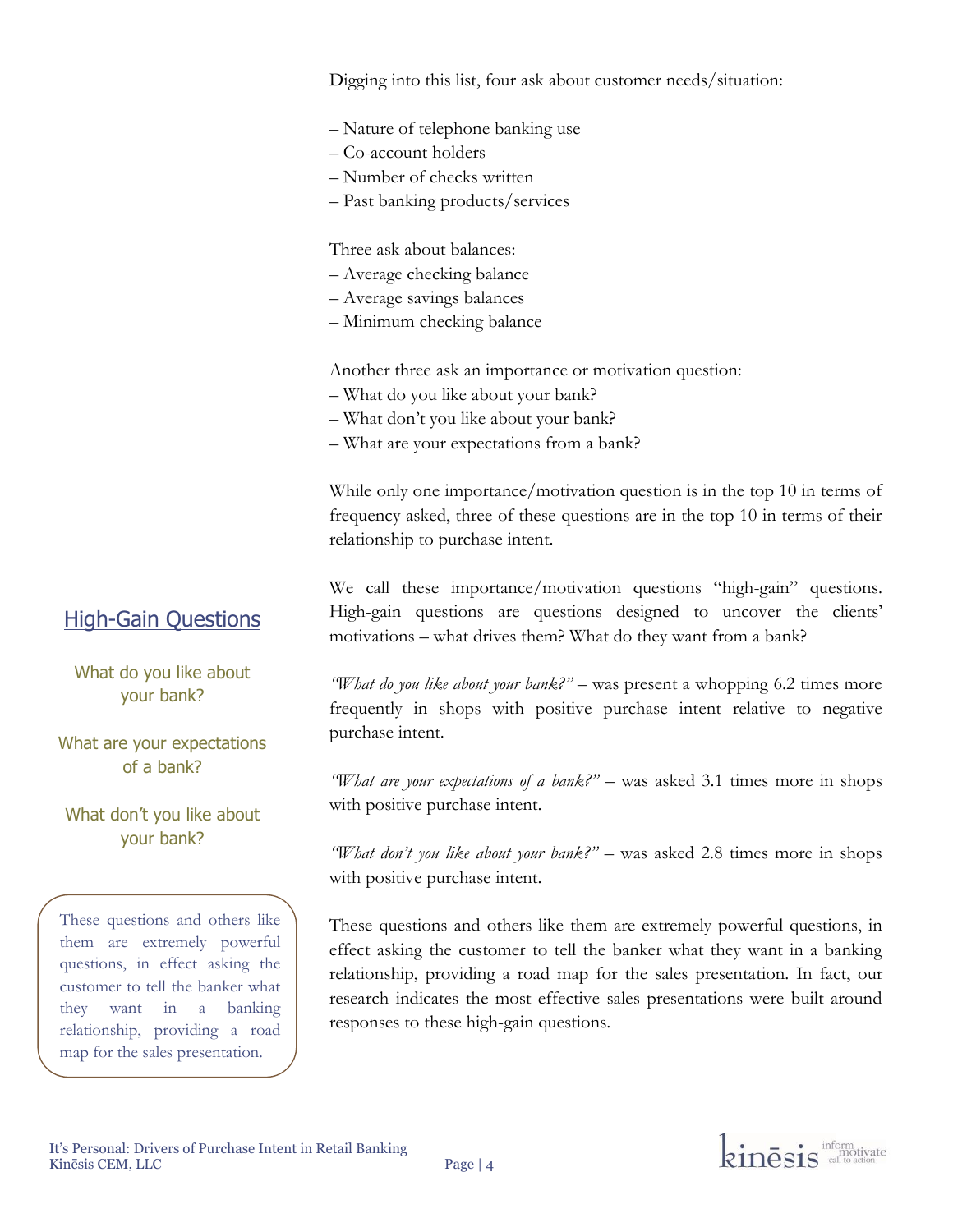Asking prospective customers high-gain questions to identify their motivations and building a sales presentation around customer motivations will yield a greater ROI in terms of driving purchase intent.

# Sales & Closing **Behaviors**

### **What are the most common closing behaviors?**

Directing our attention to closing behaviors, for closing behaviors to be effective, the banker must first demonstrate competence and sincere concern for the customer's best interests and needs. Closing behaviors without this predicate can be very dangerous to the sale.

In our observational research key closing and presentation behaviors were observed in approximately two-thirds of the sales presentations.

| Express interest in business or make feel valued as a customer | 70%    |
|----------------------------------------------------------------|--------|
| Ask for the business or some commitment to action              | $70\%$ |
| Discuss products in terms of benefits designed to meet needs   | $68\%$ |
| Make comment expressing value of banking with the bank         | $63\%$ |

Asking for the business and making the shopper feel valued as a customer were the most common, followed closely by discussing products in terms of benefits designed to meet needs, and finally by expressing the value of banking with the bank.

To answer which of these four behaviors are most effective, let's look at their relationship to the mystery shoppers' purchase intent as a result of the sales presentation. **Which behaviors are most effective?**

## Relative Frequency Positive to Negative Purchase Intent



## **What drives feeling valued as a customer?**

Of these four behaviors, expressing interest or making the customer feel valued as a customer has the strongest relationship to purchase intent. This behavior was present 3.6 times more frequently in shops with positive purchase intent relative to those with negative purchase intent.

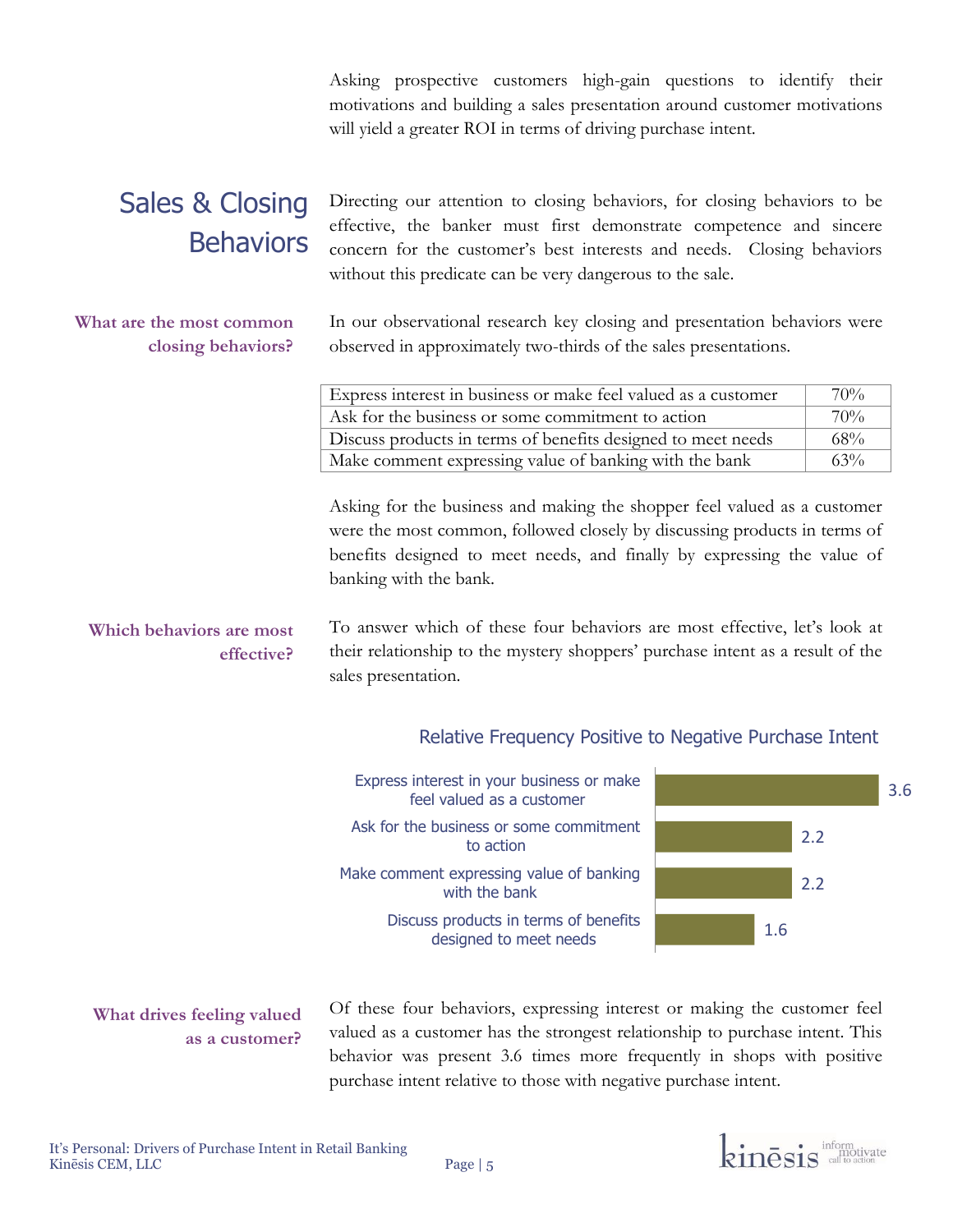### Comments Grouped by Theme:



Now, let's take a look at the most significant behavior. What drives feeling valued as a customer? What caused shoppers to feel valued? To gain insight into this, Kinēsis asked shoppers an open-ended question regarding how the banker expressed interest in their business. An analysis of the responses to this question is instructive.

When these responses are grouped by theme they generally group into four themes to the left.

Looking at these comments with respect to whether or not the shopper reported positive purchase intent, two of these themes have a positive relationship to purchase intent: personal attention (45% for positive purchase intent compared to 0% for negative) and concern for needs (43% in shops with positive purchase intent compared to 11% for shops with negative purchase intent).

### **Comments with POSITIVE relationship to purchase intent.**

|                                              |        | Positive Negative |
|----------------------------------------------|--------|-------------------|
| How expressed interest or made               |        | Purchase Purchase |
| feel valued as customer                      | Intent | Intent            |
| Personal/ Full attention/ Not rushed         | $45\%$ | $0\%$             |
| Sincere/ Best interests in mind/ Concern for | 43%    | $11\%$            |
| needs                                        |        |                   |

The other two behaviors have a negative relationship to purchase intent. One of these is both significant and instructive.

### **Comments with NEGATIVE relationship to purchase intent.**

|                                               | Positive | <b>Negative</b> |
|-----------------------------------------------|----------|-----------------|
| How expressed interest or made                | Purchase | Purchase        |
| feel valued as customer                       | Intent   | Intent          |
| Offer to open account/ Effort to get business | $6\%$    | $61\%$          |
| Informative/Answered questions                | $17\%$   | 50%             |

A more overt effort to get the business, including opening the account, was present ten times more often in shops with negative purchase intent (61%) compared to positive purchase intent  $(6%)$ . An effort to ask for the business without appearing to have the customer's best interests in mind or giving the customer personal attention will not drive purchase intent. While asking for the business is an important part of any professional sales presentation, when doing so, the ground needs to be prepared by making

An effort to ask for the business without appearing to have the customer's best interests in mind or giving the customer personal attention will not drive purchase intent.